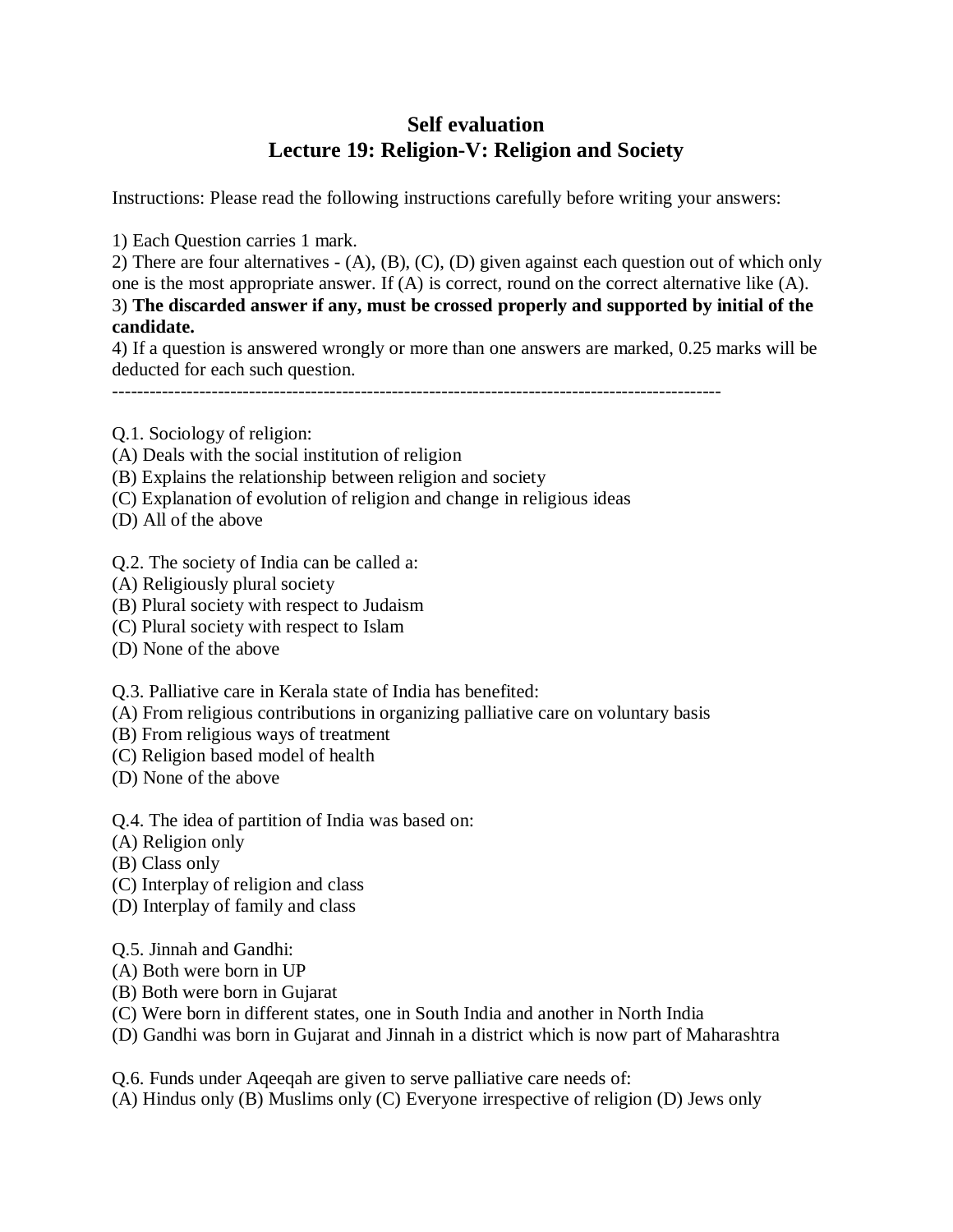Q.7. Sheikh Abdullah wanted an independent country of Kashmir because:

(A) He thought that in the future when Jawaharlal Nehru has gone other political leaders might not be secular

- (B) He was communal from the beginning
- (C) He did not believe in democracy and market economy
- (D) He was a deeply religious person who was not interested in politics

Q.8. Secularization in India implies:

- (A) End of religiosity
- (B) Migration from rural to urban areas
- (C) Democracy
- (D) Non-discrimination by the state on the basis of caste, creed and community

Q.9. Khaps are asking for a separate law for Khaps on the basis of their tradition. Such thinking is:

- (A) Allowed by Indian law
- (B) A new thought without parallels in the history of national freedom struggle
- (C) Beneficial for social integration in the long run
- (D) None of the above

Q.10. The problem of secularization in India is that:

- (A) Indians are by nature communal
- (B) For certain groups secularization has to be defined in the framework of religion
- (C) India has a large Hindu population
- (D) India has several religions